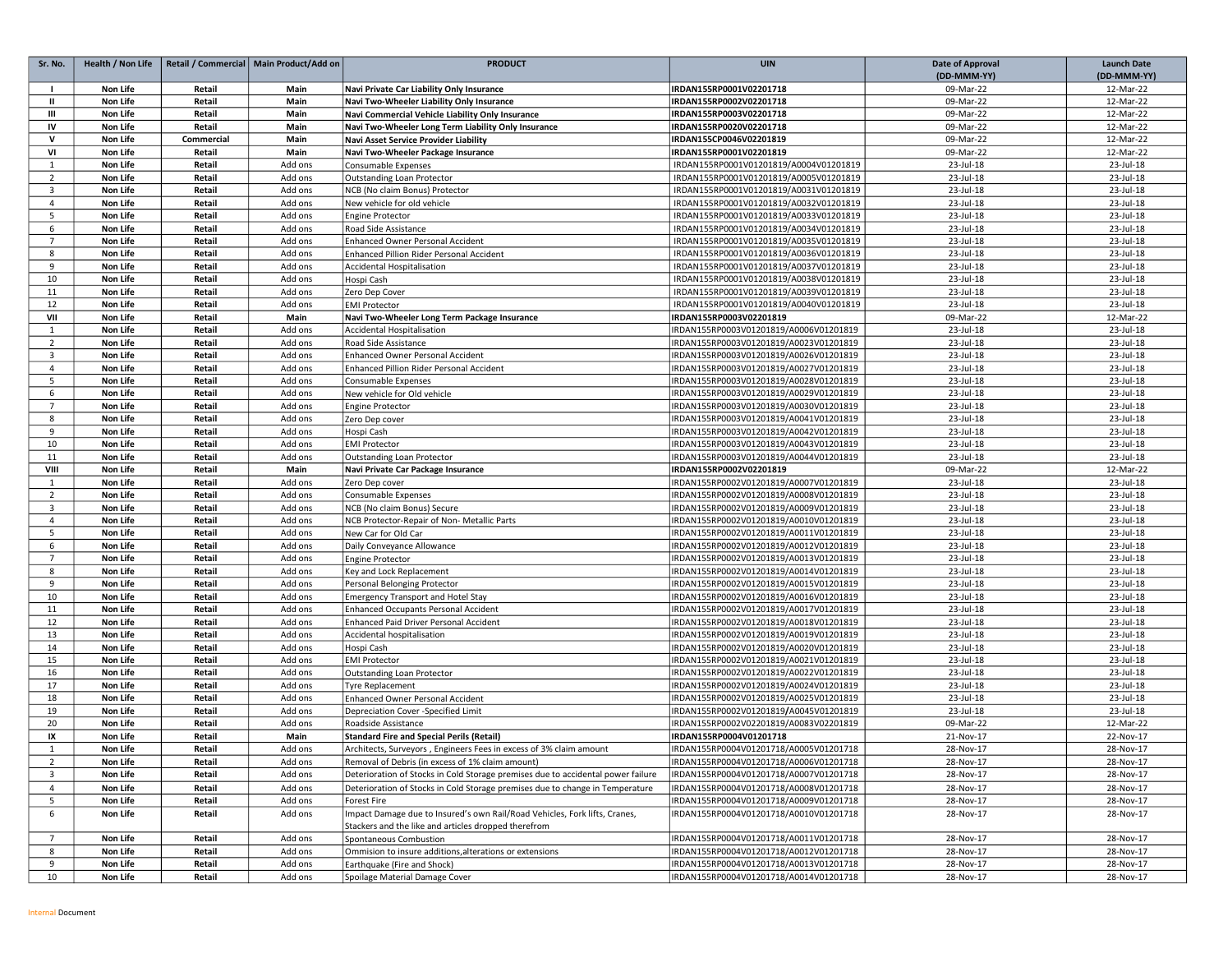| 11             | Non Life        | Retail     | Add ons | Leakage and Contamination Cover                                                  | IRDAN155RP0004V01201718/A0015V01201718 | 28-Nov-17 | 28-Nov-17 |
|----------------|-----------------|------------|---------|----------------------------------------------------------------------------------|----------------------------------------|-----------|-----------|
| 12             | Non Life        | Retail     | Add ons | Temporary Removal of Stocks Clause                                               | IRDAN155RP0004V01201718/A0016V01201718 | 28-Nov-17 | 28-Nov-17 |
| 13             | Non Life        | Retail     | Add ons | Loss of Rent clause                                                              | IRDAN155RP0004V01201718/A0017V01201718 | 28-Nov-17 | 28-Nov-17 |
| 14             | Non Life        | Retail     | Add ons | Insurance of Additional Expenses of Rent for An Alternative Accommodation        | IRDAN155RP0004V01201718/A0018V01201718 | 28-Nov-17 | 28-Nov-17 |
| 15             | Non Life        | Retail     | Add ons | <b>Startup Expenses</b>                                                          | IRDAN155RP0004V01201718/A0019V01201718 | 28-Nov-17 | 28-Nov-17 |
| х              | Non Life        | Commercial | Main    | Navi Contractor's All Risks Insurance                                            | IRDAN155CP0021V02201718                | 09-Mar-22 | 12-Mar-22 |
| 1              | Non Life        | Commercial | Add ons | Loss due to Breakage of Glass                                                    | IRDAN155CP0021V01201718/A0023V01201718 | 22-Mar-18 | 22-Mar-18 |
| $\overline{2}$ | Non Life        | Commercial | Add ons | Cover for offsite storage/fabrication                                            | IRDAN155CP0021V01201718/A0024V01201718 | 22-Mar-18 | 22-Mar-18 |
| 3              | Non Life        | Commercial | Add ons | TPL Cover for with or without cross liability extensions                         | IRDAN155CP0021V01201718/A0025V01201718 | 22-Mar-18 | 22-Mar-18 |
| $\overline{4}$ | Non Life        | Commercial | Add ons | <b>Owners surrounding Property</b>                                               | IRDAN155CP0021V01201718/A0026V01201718 | 22-Mar-18 | 22-Mar-18 |
| 5              | Non Life        | Commercial | Add ons | <b>Escalation Clause</b>                                                         | IRDAN155CP0021V01201718/A0027V01201718 | 22-Mar-18 | 22-Mar-18 |
| 6              | Non Life        | Commercial | Add ons | Cover of Extra Charges for Overtime, Night Work, Work on Public Holidays,        | IRDAN155CP0021V01201718/A0028V01201718 | 22-Mar-18 | 22-Mar-18 |
|                |                 |            |         | Express Freight excluding Air Freight                                            |                                        |           |           |
| $\overline{7}$ | Non Life        | Commercial | Add ons | Cover of Extra Charges for Overtime, Night Work, Work on Public Holidays,        | IRDAN155CP0021V01201718/A0029V01201718 | 22-Mar-18 | 22-Mar-18 |
|                |                 |            |         | Express Freight including Air Freight                                            |                                        |           |           |
| 8              | Non Life        | Commercial | Add ons | Cover for Increased Customs Duty                                                 | IRDAN155CP0021V01201718/A0030V01201718 | 22-Mar-18 | 22-Mar-18 |
| 9              | Non Life        | Commercial | Add ons | Endorsement for Maintenance visit cover                                          | IRDAN155CP0021V01201718/A0031V01201718 | 22-Mar-18 | 22-Mar-18 |
| 10             | Non Life        | Commercial | Add ons | Endorsement for Extended Maintenance Cover                                       | IRDAN155CP0021V01201718/A0032V01201718 | 22-Mar-18 | 22-Mar-18 |
| 11             | Non Life        | Commercial | Add ons | Clearance and Removal of Debris                                                  | IRDAN155CP0021V01201718/A0033V01201718 | 22-Mar-18 | 22-Mar-18 |
| 12             | Non Life        | Commercial | Add ons | Waiver of Subrogation clause                                                     | IRDAN155CP0021V01201718/A0034V01201718 | 22-Mar-18 | 22-Mar-18 |
| 13             | Non Life        | Commercial | Add ons | Continuity of cover                                                              | IRDAN155CP0021V01201718/A0035V01201718 | 22-Mar-18 | 22-Mar-18 |
| 14             | Non Life        | Commercial | Add ons | Valuable documents cover                                                         | IRDAN155CP0021V01201718/A0036V01201718 | 22-Mar-18 | 22-Mar-18 |
| 15             | Non Life        | Commercial | Add ons | Limited defective condition exclusion (DE 2)                                     | IRDAN155CP0021V01201718/A0037V01201718 | 22-Mar-18 | 22-Mar-18 |
| 16             | Non Life        | Commercial | Add ons | Limited defective condition exclusion (DE 3)                                     | IRDAN155CP0021V01201718/A0038V01201718 | 22-Mar-18 | 22-Mar-18 |
| 17             | Non Life        | Commercial | Add ons | Automatic reinstatement                                                          | IRDAN155CP0021V01201718/A0039V01201718 | 22-Mar-18 | 22-Mar-18 |
| 18             | Non Life        | Commercial | Add ons | <b>Endorsement of Air Freight</b>                                                | IRDAN155CP0021V01201718/A0055V01201718 | 28-Mar-18 | 28-Mar-18 |
| 19             | Non Life        | Commercial | Add ons | Construction Machineries Plant and Equipment Extension                           | IRDAN155CP0021V01201718/A0056V01201718 | 28-Mar-18 | 28-Mar-18 |
| XI             | Non Life        | Commercial | Main    | <b>Standard Fire &amp; Special Perils Policy(Commercial)</b>                     | IRDAN155CP0022V01201718                | 16-Mar-18 | 26-Jun-18 |
| 1              | Non Life        | Commercial | Add ons | Architects, Surveyors, Engineers Fees in excess of 3% claim amount               | IRDAN155CP0022V01201718/A0040V01201718 | 26-Mar-18 | 26-Mar-18 |
| $\overline{2}$ | Non Life        | Commercial | Add ons | Removal of Debris (in excess of 1% claim amount)                                 | IRDAN155CP0022V01201718/A0041V01201718 | 26-Mar-18 | 26-Mar-18 |
| 3              | Non Life        | Commercial | Add ons | Deterioration of Stocks in Cold Storage premises due to accidental power failure | IRDAN155CP0022V01201718/A0042V01201718 | 26-Mar-18 | 26-Mar-18 |
| $\overline{4}$ | Non Life        | Commercial | Add ons | Deterioration of Stocks in Cold Storage premises due to change in Temperature    | IRDAN155CP0022V01201718/A0043V01201718 | 26-Mar-18 | 26-Mar-18 |
| 5              | Non Life        | Commercial | Add ons | Forest Fire                                                                      | IRDAN155CP0022V01201718/A0044V01201718 | 26-Mar-18 | 26-Mar-18 |
| 6              | Non Life        | Commercial | Add ons | Impact Damage due to Insured's own Rail/Road Vehicles,                           | IRDAN155CP0022V01201718/A0045V01201718 | 26-Mar-18 | 26-Mar-18 |
|                |                 |            |         | Fork lifts, Cranes, Stackers and the like and articles dropped therefrom         |                                        |           |           |
| $\overline{7}$ | Non Life        | Commercial | Add ons | Spontaneous Combustion                                                           | IRDAN155CP0022V01201718/A0046V01201718 | 26-Mar-18 | 26-Mar-18 |
| 8              | Non Life        | Commercial | Add ons | Ommision to insure additions, alterations or extensions                          | IRDAN155CP0022V01201718/A0047V01201718 | 26-Mar-18 | 26-Mar-18 |
| 9              | Non Life        | Commercial | Add ons | Earthquake (Fire and Shock)                                                      | IRDAN155CP0022V01201718/A0048V01201718 | 26-Mar-18 | 26-Mar-18 |
| 10             | Non Life        | Commercial | Add ons | Spoilage Material Damage Cover                                                   | IRDAN155CP0022V01201718/A0049V01201718 | 26-Mar-18 | 26-Mar-18 |
| 11             | Non Life        | Commercial | Add ons | Leakage and Contamination Cover                                                  | IRDAN155CP0022V01201718/A0050V01201718 | 26-Mar-18 | 26-Mar-18 |
| 12             | Non Life        | Commercial | Add ons | Temporary Removal of Stocks Clause                                               | IRDAN155CP0022V01201718/A0051V01201718 | 26-Mar-18 | 26-Mar-18 |
| 13             | Non Life        | Commercial | Add ons | Loss of Rent clause                                                              | IRDAN155CP0022V01201718/A0052V01201718 | 26-Mar-18 | 26-Mar-18 |
| 14             | Non Life        | Commercial | Add ons | Insurance Of Additional Expenses of Rent For An Alternative Accommodation        | IRDAN155CP0022V01201718/A0053V01201718 | 26-Mar-18 | 26-Mar-18 |
| 15             | Non Life        | Commercial | Add ons | <b>Startup Expenses</b>                                                          | IRDAN155CP0022V01201718/A0054V01201718 | 26-Mar-18 | 26-Mar-18 |
| XII            | Non Life        | Retail     | Main    | Navi Private Car Liability Only Insurance - 3 Years                              | IRDAN155RP0047V03201819                | 09-Mar-22 | 12-Mar-22 |
| XIII           | Non Life        | Retail     | Main    | Navi Two-Wheeler Liability Only Insurance - 5 Years                              | IRDAN155RP0048V03201819                | 09-Mar-22 | 12-Mar-22 |
| XIV            | Non Life        | Retail     | Main    | Navi Two-Wheeler Insurance- Bundled                                              | IRDAN155RP0049V02201819                | 09-Mar-22 | 12-Mar-22 |
| $\mathbf{1}$   | Non Life        | Retail     | Add ons | Consumable Expenses-Bundled                                                      | IRDAN155RP0049V01201819/A0022V01201920 | 30-Aug-18 | 30-Aug-18 |
| $\overline{2}$ | Non Life        | Retail     | Add ons | Outstanding Loan Protector-Bundled                                               | IRDAN155RP0049V01201819/A0023V01201920 | 30-Aug-18 | 30-Aug-18 |
| 3              | Non Life        | Retail     | Add ons | NCB (No claim Bonus) Protector-Bundled                                           | IRDAN155RP0049V01201819/A0024V01201920 | 30-Aug-18 | 30-Aug-18 |
| $\overline{4}$ | Non Life        | Retail     | Add ons | New vehicle for old vehicle-Bundled                                              | IRDAN155RP0049V01201819/A0025V01201920 | 30-Aug-18 | 30-Aug-18 |
| 5              | Non Life        | Retail     | Add ons | Engine Protector-Bundled                                                         | IRDAN155RP0049V01201819/A0026V01201920 | 30-Aug-18 | 30-Aug-18 |
| 6              | Non Life        | Retail     | Add ons | Road Side Assistance-Bundled                                                     | IRDAN155RP0049V01201819/A0027V01201920 | 30-Aug-18 | 30-Aug-18 |
| $\overline{7}$ | Non Life        | Retail     | Add ons | Enhanced Owner Personal Accident-Bundled                                         | IRDAN155RP0049V01201819/A0028V01201920 | 30-Aug-18 | 30-Aug-18 |
| 8              | Non Life        | Retail     | Add ons | Enhanced Pillion Rider Personal Accident-Bundled                                 | IRDAN155RP0049V01201819/A0029V01201920 | 30-Aug-18 | 30-Aug-18 |
| 9              | Non Life        | Retail     | Add ons | Accidental Hospitalisation-Bundled                                               | IRDAN155RP0049V01201819/A0030V01201920 | 30-Aug-18 | 30-Aug-18 |
| 10             | <b>Non Life</b> | Retail     | Add ons | Hospi Cash-Bundled                                                               | IRDAN155RP0049V01201819/A0031V01201920 | 30-Aug-18 | 30-Aug-18 |
| 11             | Non Life        | Retail     | Add ons | Zero Dep Cover-Bundled                                                           | IRDAN155RP0049V01201819/A0032V01201920 | 30-Aug-18 | 30-Aug-18 |
| 12             | Non Life        | Retail     | Add ons | EMI Protector-Bundled                                                            | IRDAN155RP0049V01201819/A0033V01201920 | 30-Aug-18 | 30-Aug-18 |
| XV             | Non Life        | Retail     | Main    | Navi Private Car Insurance-Bundled                                               | IRDAN155RP0051V02201819                | 09-Mar-22 | 12-Mar-22 |
| 1              | Non Life        | Retail     | Add ons | Zero Dep cover- Bundled                                                          | IRDAN155RP0051V01201819/A0034V01201920 | 30-Aug-18 | 30-Aug-18 |
| $\overline{2}$ | Non Life        | Retail     | Add ons | Consumable Expenses- Bundled                                                     | IRDAN155RP0051V01201819/A0035V01201920 | 30-Aug-18 | 30-Aug-18 |
| 3              | Non Life        | Retail     | Add ons | NCB (No claim Bonus) Secure- Bundled                                             | IRDAN155RP0051V01201819/A0036V01201920 | 30-Aug-18 | 30-Aug-18 |
| 4              | Non Life        | Retail     | Add ons | NCB Protector-Repair of Non- Metallic Parts- Bundled                             | IRDAN155RP0051V01201819/A0037V01201920 | 30-Aug-18 | 30-Aug-18 |
| 5              | Non Life        | Retail     | Add ons | New Car for Old Car- Bundled                                                     | IRDAN155RP0051V01201819/A0038V01201920 | 30-Aug-18 | 30-Aug-18 |
| 6              | <b>Non Life</b> | Retail     | Add ons | Daily Conveyance Allowance- Bundled                                              | IRDAN155RP0051V01201819/A0039V01201920 | 30-Aug-18 | 30-Aug-18 |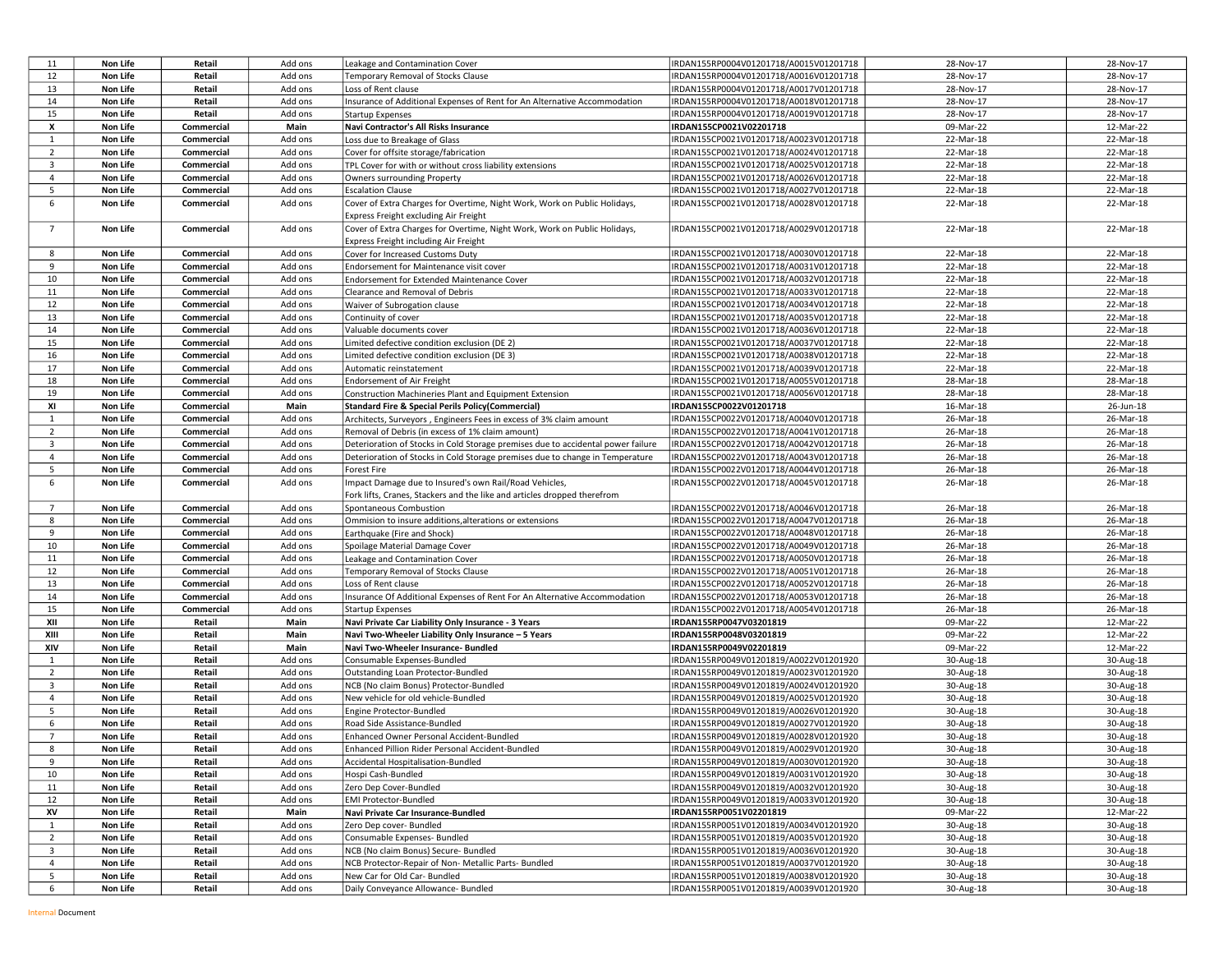| $\overline{7}$ | Non Life        | Retail     | Add ons | Engine Protector- Bundled                                                                              | IRDAN155RP0051V01201819/A0040V01201920 | 30-Aug-18 | 30-Aug-18 |
|----------------|-----------------|------------|---------|--------------------------------------------------------------------------------------------------------|----------------------------------------|-----------|-----------|
| 8              | Non Life        | Retail     | Add ons | Key and Lock Replacement- Bundled                                                                      | IRDAN155RP0051V01201819/A0041V01201920 | 30-Aug-18 | 30-Aug-18 |
| 9              | Non Life        | Retail     | Add ons | Personal Belonging Protector- Bundled                                                                  | IRDAN155RP0051V01201819/A0042V01201920 | 30-Aug-18 | 30-Aug-18 |
| 10             | Non Life        | Retail     | Add ons | Emergency Transport and Hotel Stay- Bundled                                                            | IRDAN155RP0051V01201819/A0043V01201920 | 30-Aug-18 | 30-Aug-18 |
| 11             | Non Life        | Retail     | Add ons | Enhanced Occupants Personal Accident- Bundled                                                          | IRDAN155RP0051V01201819/A0044V01201920 | 30-Aug-18 | 30-Aug-18 |
| 12             | Non Life        | Retail     | Add ons | Enhanced Paid Driver Personal Accident- Bundled                                                        | IRDAN155RP0051V01201819/A0045V01201920 | 30-Aug-18 | 30-Aug-18 |
| 13             | Non Life        | Retail     | Add ons | Accidental hospitalisation- Bundled                                                                    | IRDAN155RP0051V01201819/A0046V01201920 | 30-Aug-18 | 30-Aug-18 |
| 14             | Non Life        | Retail     | Add ons | Hospi Cash- Bundled                                                                                    | IRDAN155RP0051V01201819/A0047V01201920 | 30-Aug-18 | 30-Aug-18 |
| 15             | Non Life        | Retail     | Add ons | <b>EMI Protector- Bundled</b>                                                                          | IRDAN155RP0051V01201819/A0048V01201920 | 30-Aug-18 | 30-Aug-18 |
| 16             | Non Life        | Retail     | Add ons | Outstanding Loan Protector- Bundled                                                                    | IRDAN155RP0051V01201819/A0049V01201920 | 30-Aug-18 | 30-Aug-18 |
| 17             | Non Life        | Retail     | Add ons | Tyre Replacement- Bundled                                                                              | IRDAN155RP0051V01201819/A0050V01201920 | 30-Aug-18 | 30-Aug-18 |
| 18             | Non Life        | Retail     | Add ons |                                                                                                        |                                        | 30-Aug-18 |           |
| 19             |                 |            |         | Enhanced Owner Personal Accident- Bundled                                                              | IRDAN155RP0051V01201819/A0051V01201920 |           | 30-Aug-18 |
|                | Non Life        | Retail     | Add ons | Depreciation Cover -Specified Limit- Bundled                                                           | IRDAN155RP0051V01201819/A0052V01201920 | 30-Aug-18 | 30-Aug-18 |
| 20             | Non Life        | Retail     | Add ons | Road Side Assistance- Bundled                                                                          | IRDAN155RP0051V01201819/A0053V01201920 | 30-Aug-18 | 30-Aug-18 |
| XVI            | Non Life        | Retail     | Main    | Navi Compulsory Personal Accident (Owner-Driver) under Motor Insurance Policie IRDAN155RP0083V02201819 |                                        | 09-Mar-22 | 12-Mar-22 |
| XVII           | <b>Non Life</b> | Retail     | Main    | Navi Asset Insurance                                                                                   | IRDAN155RP0001V02201920                | 09-Mar-22 | 12-Mar-22 |
| XVIII          | Non Life        | Retail     | Main    | Navi Private Car Own-Damage Only Insurance                                                             | IRDAN155RP0002V02201920                | 09-Mar-22 | 12-Mar-22 |
| 1              | Non Life        | Retail     | Add ons | Zero Dep cover                                                                                         | IRDAN155RP0002V01201920/A0004V01201920 | 26-Aug-19 | 01-Sep-19 |
| $\overline{2}$ | Non Life        | Retail     | Add ons | Roadside Assistance                                                                                    | IRDAN155RP0002V01201920/A0015V01201920 | 26-Aug-19 | 01-Sep-19 |
| 3              | Non Life        | Retail     | Add ons | Depreciation Cover -Specified Limit                                                                    | IRDAN155RP0002V01201920/A0014V01201920 | 26-Aug-19 | 01-Sep-19 |
| $\overline{4}$ | Non Life        | Retail     | Add ons | <b>Tyre Replacement</b>                                                                                | IRDAN155RP0002V01201920/A0013V01201920 | 26-Aug-19 | 01-Sep-19 |
| 5              | Non Life        | Retail     | Add ons | Personal Belonging Protector                                                                           | IRDAN155RP0002V01201920/A0012V01201920 | 26-Aug-19 | 01-Sep-19 |
| 6              | Non Life        | Retail     | Add ons | Key and Lock Replacement                                                                               | IRDAN155RP0002V01201920/A0011V01201920 | 26-Aug-19 | 01-Sep-19 |
| $7^{\circ}$    | Non Life        | Retail     | Add ons | <b>Engine Protector</b>                                                                                | IRDAN155RP0002V01201920/A0010V01201920 | 26-Aug-19 | 01-Sep-19 |
| 8              | Non Life        | Retail     | Add ons | Daily Conveyance Allowance                                                                             | IRDAN155RP0002V01201920/A0009V01201920 | 26-Aug-19 | 01-Sep-19 |
| 9              | Non Life        | Retail     | Add ons | New Car for Old Car                                                                                    | IRDAN155RP0002V01201920/A0008V01201920 | 26-Aug-19 | 01-Sep-19 |
| 10             | Non Life        | Retail     | Add ons | NCB Protector-Repair of Non- Metallic Parts                                                            | IRDAN155RP0002V01201920/A0007V01201920 | 26-Aug-19 | 01-Sep-19 |
| 11             | Non Life        | Retail     | Add ons | NCB (No claim Bonus) Secure                                                                            | IRDAN155RP0002V01201920/A0006V01201920 | 26-Aug-19 | 01-Sep-19 |
| 12             | Non Life        | Retail     | Add ons | Consumable Expenses                                                                                    | IRDAN155RP0002V01201920/A0005V01201920 | 26-Aug-19 | 01-Sep-19 |
| XIX            | Non Life        | Retail     | Main    |                                                                                                        | IRDAN155RP0003V02201920                | 09-Mar-22 | 12-Mar-22 |
|                |                 |            |         | Navi Two-Wheeler Own-Damage Only Insurance                                                             |                                        |           |           |
| 1              | Non Life        | Retail     | Add ons | <b>Engine Protector</b>                                                                                | IRDAN155RP0003V01201920/A0019V01201920 | 26-Aug-19 | 01-Sep-19 |
| $\overline{2}$ | Non Life        | Retail     | Add ons | New vehicle for old vehicle                                                                            | IRDAN155RP0003V01201920/A0018V01201920 | 26-Aug-19 | 01-Sep-19 |
| 3              | Non Life        | Retail     | Add ons | NCB (No claim Bonus) Protector                                                                         | IRDAN155RP0003V01201920/A0017V01201920 | 26-Aug-19 | 01-Sep-19 |
| $\overline{4}$ | Non Life        | Retail     | Add ons | Consumable Expenses                                                                                    | IRDAN155RP0003V01201920/A0016V01201920 | 26-Aug-19 | 01-Sep-19 |
| 5              | Non Life        | Retail     | Add ons | Road Side Assistance                                                                                   | IRDAN155RP0003V01201920/A0020V01201920 | 26-Aug-19 | 01-Sep-19 |
| 6              | Non Life        | Retail     | Add ons | Zero Dep Cover                                                                                         | IRDAN155RP0003V01201920/A0021V01201920 | 26-Aug-19 | 01-Sep-19 |
| XX             | Health          | Group      | Main    | Navi Health Group Insurance                                                                            | NAVHLGP22063V032122                    | 18-Jun-21 | 18-Jun-21 |
| XXI            | Health          | Group      | Main    | Navi Health Group Critical Illness Insurance                                                           | NAVHLGP22064V032122                    | 18-Jun-21 | 18-Jun-21 |
| XXII           | Health          | Group      | Main    | Navi Health Group Personal Accident Insurance                                                          | NAVPAGP22065V032122                    | 18-Jun-21 | 18-Jun-21 |
| XXIII          | Health          | Individual | Main    | <b>Navi Health Accident</b>                                                                            | NAVPAIP22058V032122                    | 18-Jun-21 | 18-Jun-21 |
| XXV            | Health          | Group      | Main    | Navi Health Group Travel Insurance                                                                     | NAVTGBP22066V032122                    | 18-Jun-21 | 18-Jun-21 |
| XXVI           | Health          | Individual | Main    | Navi Health Seasonal Byte                                                                              | NAVHLIP22059V032122                    | 18-Jun-21 | 18-Jun-21 |
| XXVII          | Health          | Group      | Main    | Navi Health Group HospiCash                                                                            | NAVHLGP22067V032122                    | 18-Jun-21 | 18-Jun-21 |
| XXVIII         | Health          | Group      | Main    | Navi Health Group Seasonal Byte                                                                        | NAVHLGP22068V032122                    | 18-Jun-21 | 18-Jun-21 |
| XXIX           | Health          | Individual | Main    | Arogya Sanjeevani Policy, Navi General Insurance Limited                                               | NAVHLIP20162V011920                    | 27-Mar-20 | 01-Apr-20 |
| XXX            | Non Life        | Commercial | Main    | COCO Business Package (Commercial) - Navi General Insurance                                            | IRDAN155CP0001V01201920                | 01-Nov-19 | 23-Mar-20 |
| XXXI           | Health          | Individual | Main    | Corona Kavach Policy, Navi General Insurance Limited                                                   | NAVHLIP21077V012021                    | 09-Jul-20 | 10-Jul-20 |
| XXXII          | Health          | Individual | Main    | Corona Rakshak Policy, Navi General Insurance Limited                                                  | NAVHLIP21105V012021                    | 10-Jul-20 | 13-Jul-20 |
| XXXIII         | Non Life        | Retail     | Main    | Navi Miscellaneous Vehicle Package Insurance                                                           | IRDAN155RP0001V02202021                | 09-Mar-22 | 12-Mar-22 |
| 1              | Non Life        | Retail     | Add ons | Zero Dep Cover                                                                                         | IRDAN155RP0001V01202021/A0011V01202021 | 31-Jul-20 | 25-Nov-20 |
| $\overline{2}$ | Non Life        | Retail     | Add ons | Consumable Expenses                                                                                    | IRDAN155RP0001V01202021/A0012V01202021 | 31-Jul-20 | 25-Nov-20 |
|                |                 |            |         |                                                                                                        |                                        |           |           |
| 3              | Non Life        | Retail     | Add ons | Return to Invoice                                                                                      | IRDAN155RP0001V01202021/A0013V01202021 | 31-Jul-20 | 25-Nov-20 |
| $\overline{4}$ | Non Life        | Retail     | Add ons | <b>Engine Protector</b>                                                                                | IRDAN155RP0001V01202021/A0014V01202021 | 31-Jul-20 | 25-Nov-20 |
| 5              | Non Life        | Retail     | Add ons | Loss of Income                                                                                         | IRDAN155RP0001V01202021/A0016V01202021 | 31-Jul-20 | 25-Nov-20 |
| 6              | Non Life        | Retail     | Add ons | <b>EMI Protector</b>                                                                                   | IRDAN155RP0001V01202021/A0015V01202021 | 31-Jul-20 | 25-Nov-20 |
| XXXIV          | Non Life        | Retail     | Main    | Navi Goods Carrying Vehicle Package Insurance                                                          | IRDAN155RP0002V02202021                | 09-Mar-22 | 12-Mar-22 |
| 1              | <b>Non Life</b> | Retail     | Add ons | Zero Dep Cover                                                                                         | IRDAN155RP0002V01202021/A0017V01202021 | 31-Jul-20 | 26-Nov-20 |
| $\overline{2}$ | Non Life        | Retail     | Add ons | Consumable Expenses                                                                                    | IRDAN155RP0002V01202021/A0018V01202021 | 31-Jul-20 | 26-Nov-20 |
| 3              | Non Life        | Retail     | Add ons | Return to Invoice                                                                                      | IRDAN155RP0002V01202021/A0019V01202021 | 31-Jul-20 | 26-Nov-20 |
| 4              | Non Life        | Retail     | Add ons | <b>Engine Protector</b>                                                                                | IRDAN155RP0002V01202021/A0020V01202021 | 31-Jul-20 | 26-Nov-20 |
| 5              | Non Life        | Retail     | Add ons | Loss of Income                                                                                         | IRDAN155RP0002V01202021/A0022V01202021 | 31-Jul-20 | 26-Nov-20 |
| 6              | Non Life        | Retail     | Add ons | <b>EMI Protector</b>                                                                                   | IRDAN155RP0002V01202021/A0021V01202021 | 31-Jul-20 | 26-Nov-20 |
| XXXV           | Non Life        | Retail     | Main    | Navi Passenger Carrying Vehicle Package Insurance                                                      | IRDAN155RP0003V02202021                | 09-Mar-22 | 12-Mar-22 |
| 1              | Non Life        | Retail     | Add ons | Zero Dep Cover                                                                                         | IRDAN155RP0003V01202021/A0005V01202021 | 31-Jul-20 | 26-Nov-20 |
| $\overline{2}$ | <b>Non Life</b> | Retail     | Add ons | Consumable Expenses                                                                                    | IRDAN155RP0003V01202021/A0009V01202021 | 31-Jul-20 | 26-Nov-20 |
|                |                 |            |         |                                                                                                        | IRDAN155RP0003V01202021/A0010V01202021 | 31-Jul-20 | 26-Nov-20 |
| $\overline{3}$ | <b>Non Life</b> | Retail     | Add ons | Return to Invoice                                                                                      |                                        |           |           |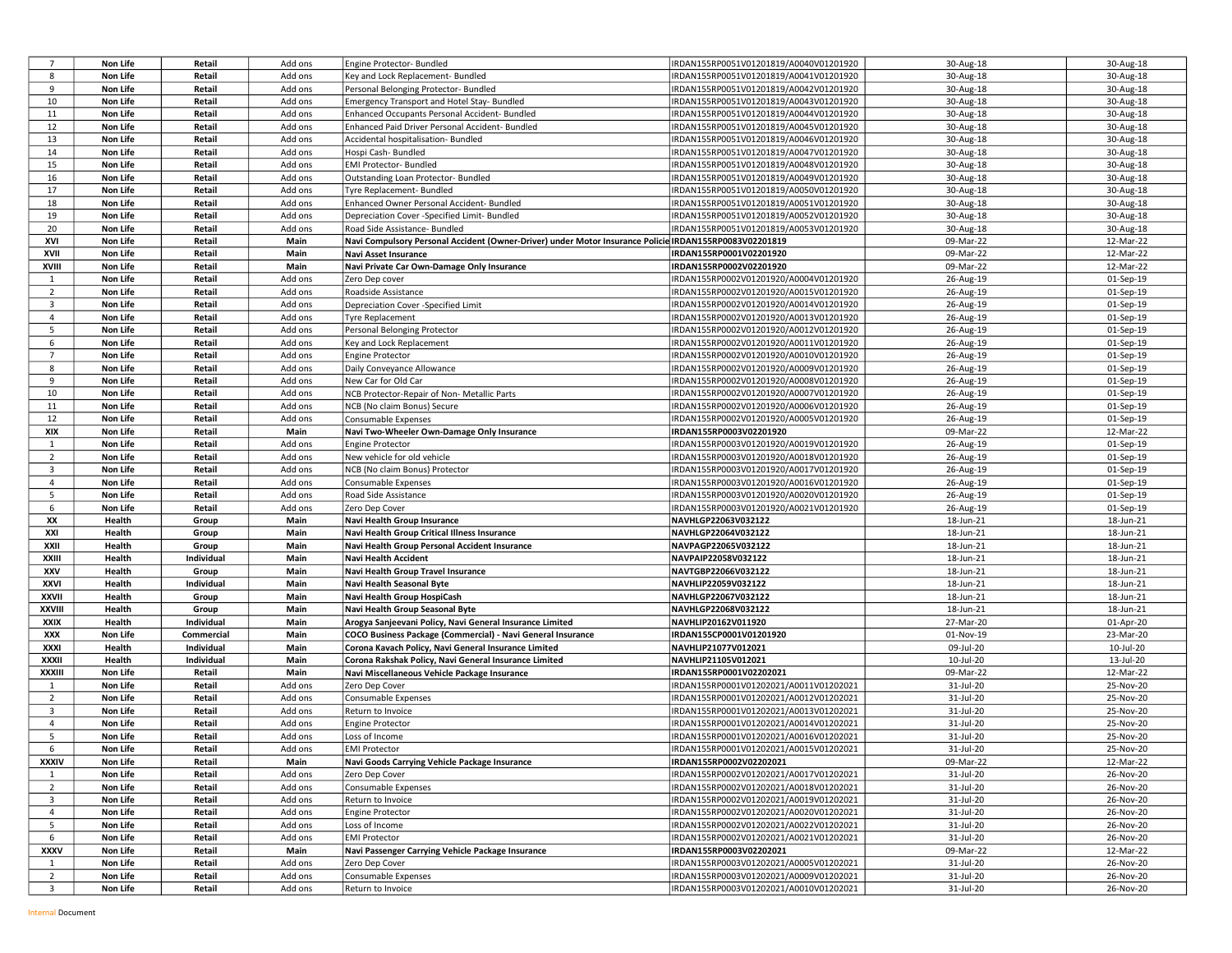| 4              | Non Life        | Retail     | Add ons | Engine Protector                                                                 | IRDAN155RP0003V01202021/A0006V01202021 | 31-Jul-20 | 26-Nov-20 |
|----------------|-----------------|------------|---------|----------------------------------------------------------------------------------|----------------------------------------|-----------|-----------|
| 5              | Non Life        | Retail     | Add ons | Loss of Income                                                                   | IRDAN155RP0003V01202021/A0008V01202021 | 31-Jul-20 | 26-Nov-20 |
| 6              | Non Life        | Retail     | Add ons | <b>EMI Protector</b>                                                             | IRDAN155RP0003V01202021/A0007V01202021 | 31-Jul-20 | 26-Nov-20 |
| XXXVI          | Health          | Individual | Main    | Navi Health HospiCash                                                            | NAVHLIP22060V032122                    | 18-Jun-21 | 18-Jun-21 |
| XXXVII         | Health          | Individual | Main    | <b>Navi Health CritiCare</b>                                                     | NAVHLIP22062V032122                    | 18-Jun-21 | 18-Jun-21 |
| XXXVIII        | Health          | Group      | Main    | Navi Health Group Critical Surgery                                               | NAVHLGP22069V032122                    | 18-Jun-21 | 18-Jun-21 |
| XXXIX          | Non Life        | Retail     | Main    | COCO Business Package - Navi General Insurance                                   | IRDAN155RP0004V01202021                | 02-Jul-20 | 30-Nov-20 |
| $\mathbf{1}$   | Non Life        | Retail     | Add ons | Architects, Surveyors and Consulting Engineers Fees (in excess of 3% claim       | IRDAN155RP0004V01202021/A0032V01202021 | 02-Jul-20 | 30-Nov-20 |
|                |                 |            |         | amount)                                                                          |                                        |           |           |
| $\overline{2}$ | Non Life        | Retail     | Add ons | Leakage and Contamination Cover                                                  | IRDAN155RP0004V01202021/A0036V01202021 | 02-Jul-20 | 30-Nov-20 |
| $\overline{3}$ | Non Life        | Retail     | Add ons | Temporary Removal of Stocks Clause                                               | IRDAN155RP0004V01202021/A0037V01202021 | 02-Jul-20 | 30-Nov-20 |
| 4              | Non Life        | Retail     | Add ons | Loss of rent                                                                     | IRDAN155RP0004V01202021/A0038V01202021 | 02-Jul-20 | 30-Nov-20 |
| 5              | Non Life        | Retail     | Add ons | Insurance of Additional Expenses of Rent for an Alternative Accommodation        | IRDAN155RP0004V01202021/A0039V01202021 | 02-Jul-20 | 30-Nov-20 |
| 6              | Non Life        | Retail     | Add ons | Start up Expenses                                                                | IRDAN155RP0004V01202021/A0023V01202021 | 02-Jul-20 | 30-Nov-20 |
| $\overline{7}$ | Non Life        | Retail     | Add ons | Terrorism                                                                        | IRDAN155RP0004V01202021/A0024V01202021 | 02-Jul-20 | 30-Nov-20 |
| 8              | Non Life        | Retail     | Add ons | <b>EMI Protection</b>                                                            | IRDAN155RP0004V01202021/A0025V01202021 | 02-Jul-20 | 30-Nov-20 |
| 9              | Non Life        | Retail     | Add ons | Removal of Debris (in excess of 1% claim amount)                                 | IRDAN155RP0004V01202021/A0026V01202021 | 02-Jul-20 | 30-Nov-20 |
| 10             | Non Life        | Retail     | Add ons | Deterioration of stocks in cold storage premises due to accidental power failure | IRDAN155RP0004V01202021/A0027V01202021 | 02-Jul-20 | 30-Nov-20 |
| 11             | Non Life        | Retail     | Add ons | Deterioration of stocks in cold storage premises due to change in temperature    | IRDAN155RP0004V01202021/A0028V01202021 | 02-Jul-20 | 30-Nov-20 |
| 12             | Non Life        | Retail     | Add ons | Forest Fire                                                                      | IRDAN155RP0004V01202021/A0029V01202021 | 02-Jul-20 | 30-Nov-20 |
| 13             | Non Life        | Retail     | Add ons | Impact Damage due to insured's own rail/ road vehicles                           | IRDAN155RP0004V01202021/A0030V01202021 | 02-Jul-20 | 30-Nov-20 |
| 14             | Non Life        | Retail     | Add ons | Spontaneous Combustion                                                           | IRDAN155RP0004V01202021/A0031V01202021 | 02-Jul-20 | 30-Nov-20 |
| 15             | Non Life        | Retail     | Add ons | Omission to Insure additions. alterations or extensions                          | IRDAN155RP0004V01202021/A0033V01202021 | 02-Jul-20 | 30-Nov-20 |
| 16             | Non Life        | Retail     | Add ons |                                                                                  | IRDAN155RP0004V01202021/A0034V01202021 | 02-Jul-20 | 30-Nov-20 |
| 17             | Non Life        | Retail     | Add ons | Earthquake                                                                       | IRDAN155RP0004V01202021/A0035V01202021 | 02-Jul-20 | 30-Nov-20 |
| 18             | Non Life        | Retail     | Add ons | Spoilage Material Damage Cover                                                   | IRDAN155RP0004V01202021/A0051V01202021 | 02-Jul-20 | 30-Nov-20 |
| 19             | <b>Non Life</b> | Retail     | Add ons | Spoilage Risk Extension<br>Terrorism                                             | IRDAN155RP0004V01202021/A0068V01202021 | 02-Jul-20 | 30-Nov-20 |
| 20             | Non Life        | Retail     | Add ons | Extension to cover supplier's premises                                           | IRDAN155RP0004V01202021/A0052V01202021 | 02-Jul-20 | 30-Nov-20 |
| 21             | Non Life        | Retail     | Add ons | Extension to cover customer's premises                                           | IRDAN155RP0004V01202021/A0053V01202021 | 02-Jul-20 | 30-Nov-20 |
| 22             | Non Life        | Retail     | Add ons | Failure of Public electricity/ Gas/ Water supply                                 | IRDAN155RP0004V01202021/A0054V01202021 | 02-Jul-20 | 30-Nov-20 |
| 23             | Non Life        | Retail     | Add ons | Insured Property stored at other situation                                       | IRDAN155RP0004V01202021/A0055V01202021 | 02-Jul-20 | 30-Nov-20 |
| 24             | Non Life        | Retail     | Add ons | Third Party Liability                                                            | IRDAN155RP0004V01202021/A0060V01202021 | 02-Jul-20 | 30-Nov-20 |
| 25             | Non Life        | Retail     | Add ons | <b>Custom Duty</b>                                                               | IRDAN155RP0004V01202021/A0061V01202021 | 02-Jul-20 | 30-Nov-20 |
| 26             | Non Life        | Retail     | Add ons | Additional Sum Insured for Express Freight (air freight excluded), holiday and   | IRDAN155RP0004V01202021/A0062V01202021 | 02-Jul-20 | 30-Nov-20 |
|                |                 |            |         | overtime                                                                         |                                        |           |           |
| 27             | Non Life        | Retail     | Add ons | <b>Escalation Clause</b>                                                         | IRDAN155RP0004V01202021/A0063V01202021 | 02-Jul-20 | 30-Nov-20 |
| 28             | Non Life        | Retail     | Add ons | Air Freight                                                                      | IRDAN155RP0004V01202021/A0064V01202021 | 02-Jul-20 | 30-Nov-20 |
| 29             | Non Life        | Retail     | Add ons | Owner Surrounding Property                                                       | IRDAN155RP0004V01202021/A0065V01202021 | 02-Jul-20 | 30-Nov-20 |
| 30             | Non Life        | Retail     | Add ons | Third Party Liability                                                            | IRDAN155RP0004V01202021/A0066V01202021 | 02-Jul-20 | 30-Nov-20 |
| 31             | Non Life        | Retail     | Add ons | <b>Custom Duty</b>                                                               | IRDAN155RP0004V01202021/A0067V01202021 | 02-Jul-20 | 30-Nov-20 |
| 32             | Non Life        | Retail     | Add ons | Terrorism                                                                        | IRDAN155RP0004V01202021/A0069V01202021 | 02-Jul-20 | 30-Nov-20 |
| 33             | Non Life        | Retail     | Add ons | Additional Sum Insured for Express Freight (air freight excluded), holiday and   | IRDAN155RP0004V01202021/A0056V01202021 | 02-Jul-20 | 30-Nov-20 |
|                |                 |            |         | overtime                                                                         |                                        |           |           |
| 34             | Non Life        | Retail     | Add ons | <b>Escalation Clause</b>                                                         | IRDAN155RP0004V01202021/A0057V01202021 | 02-Jul-20 | 30-Nov-20 |
| 35             | Non Life        | Retail     | Add ons | Air Freight                                                                      | IRDAN155RP0004V01202021/A0058V01202021 | 02-Jul-20 | 30-Nov-20 |
| 36             | Non Life        | Retail     | Add ons | Owner Surrounding Property                                                       | IRDAN155RP0004V01202021/A0059V01202021 | 02-Jul-20 | 30-Nov-20 |
| 37             | Non Life        | Retail     | Add ons | Contractual/Off Roll Employee Cover                                              | IRDAN155RP0004V01202021/A0047V01202021 | 02-Jul-20 | 30-Nov-20 |
| 38             | Non Life        | Retail     | Add ons | Valet Parking Facility Liability                                                 | IRDAN155RP0004V01202021/A0046V01202021 | 02-Jul-20 | 30-Nov-20 |
| 39             | Non Life        | Retail     | Add ons | Medical Expenses                                                                 | IRDAN155RP0004V01202021/A0040V01202021 | 02-Jul-20 | 30-Nov-20 |
| 40             | Non Life        | Retail     | Add ons | <b>Occupational Disease</b>                                                      | IRDAN155RP0004V01202021/A0050V01202021 | 02-Jul-20 | 30-Nov-20 |
| 41             | Non Life        | Retail     | Add ons | <b>Contractors Employee</b>                                                      | IRDAN155RP0004V01202021/A0042V01202021 | 02-Jul-20 | 30-Nov-20 |
| 42             | Non Life        | Retail     | Add ons | Act of God Perils                                                                | IRDAN155RP0004V01202021/A0043V01202021 | 02-Jul-20 | 30-Nov-20 |
| 43             | Non Life        | Retail     | Add ons | Food and Beverages                                                               | IRDAN155RP0004V01202021/A0044V01202021 | 02-Jul-20 | 30-Nov-20 |
| 44             | Non Life        | Retail     | Add ons | Amenities facilities like swimming pool, Health club                             | IRDAN155RP0004V01202021/A0045V01202021 | 02-Jul-20 | 30-Nov-20 |
| 45             | Non Life        | Retail     | Add ons | Lifts, Elevators and Escalators Liabiltiy Extension                              | IRDAN155RP0004V01202021/A0048V01202021 | 02-Jul-20 | 30-Nov-20 |
| 46             | Non Life        | Retail     | Add ons | Ambulance Charges                                                                | IRDAN155RP0004V01202021/A0049V01202021 | 02-Jul-20 | 30-Nov-20 |
| 47             | Non Life        | Retail     | Add ons | Accidental Medical Extension                                                     | IRDAN155RP0004V01202021/A0041V01202021 | 02-Jul-20 | 30-Nov-20 |
| xxxxx          | Non Life        | Retail     | Main    | Navi Bharat Griha Raksha Policy                                                  | IRDAN155RP0072V01202021                | 31-Mar-21 | 01-Apr-21 |
| XXXXI          | Non Life        | Retail     | Main    | Navi Bharat Sookshma Udyam Suraksha                                              | IRDAN155RP0071V01202021                | 31-Mar-21 | 01-Apr-21 |
| xxxxii         | Non Life        | Retail     | Main    | Navi Bharat Laghu Udyam Suraksha                                                 | IRDAN155RP0070V01202021                | 31-Mar-21 | 01-Apr-21 |
| XXXXIII        | Health          | Individual | Main    | Navi Health                                                                      | NAVHLIP22133V012122                    | 28-Jul-21 | 20-Aug-21 |
| XXXXIV         | Health          | Individual | Main    | Saral Suraksha Bima, Navi General Insurance                                      | NAVPAIP21631V012021                    | 31-Mar-21 | 29-Sep-21 |
| XXXXV          | Health          | Individual | Main    | Navi Smart Health                                                                | NAVHLIP23003V012223                    | 01-Apr-22 | 07-Apr-22 |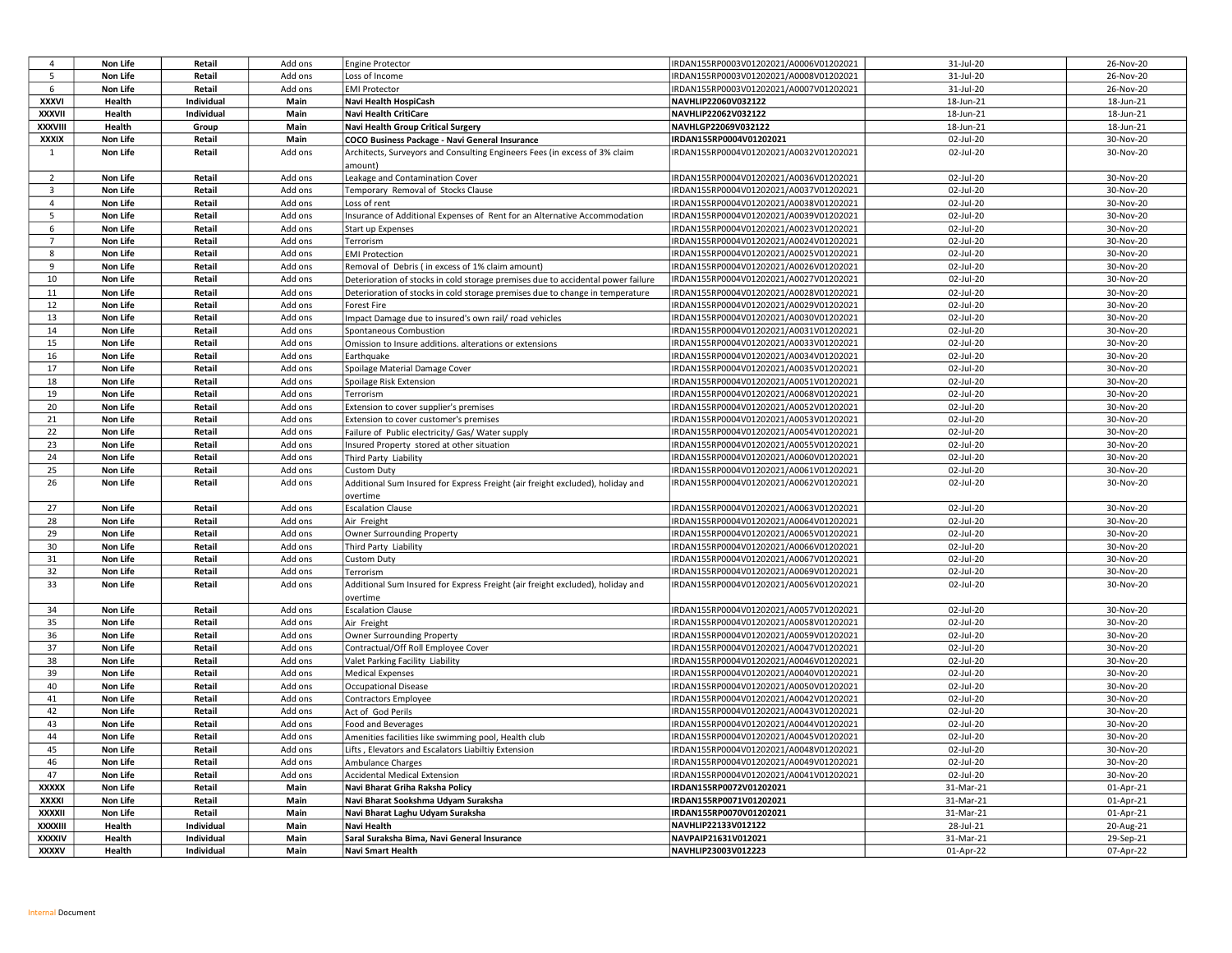| List of Modified or Withdrawn products (Products withdrawn w.e.f. 1st Audgust 2020, as per circular Ref no IRDAI/NL/CIR/MOT/143/06/2020 dated 8th June, 2020 by IRDAI) |                   |            |                                           |                                                                      |                                        |                         |                       |  |
|------------------------------------------------------------------------------------------------------------------------------------------------------------------------|-------------------|------------|-------------------------------------------|----------------------------------------------------------------------|----------------------------------------|-------------------------|-----------------------|--|
| Sr. No.                                                                                                                                                                | Health / Non Life |            | Retail / Commercial   Main Product/Add on | <b>PRODUCT</b>                                                       | <b>UIN</b>                             | <b>Date of Approval</b> | <b>Withdrawn Date</b> |  |
|                                                                                                                                                                        | Non Life          | Retail     | Main                                      | COCODrive Private Car Package Policy- Navi General Insurance-3 Years | IRDAN155RP0046V01201819                | 30-Aug-18               | 01-Aug-20             |  |
| 1                                                                                                                                                                      | Non Life          | Retail     | Add ons                                   | <b>Tyre Replacement</b>                                              | IRDAN155RP0046V01201819/A0080V01201819 | 30-Aug-18               | 01-Aug-20             |  |
| $\overline{2}$                                                                                                                                                         | Non Life          | Retail     | Add ons                                   | Outstanding Loan Protector                                           | IRDAN155RP0046V01201819/A0079V01201819 | 30-Aug-18               | 01-Aug-20             |  |
| $\overline{3}$                                                                                                                                                         | Non Life          | Retail     | Add ons                                   | <b>EMI Protector</b>                                                 | IRDAN155RP0046V01201819/A0078V01201819 | 30-Aug-18               | 01-Aug-20             |  |
| $\overline{a}$                                                                                                                                                         | Non Life          | Retail     | Add ons                                   | Hospi Cash                                                           | IRDAN155RP0046V01201819/A0077V01201819 | 30-Aug-18               | 01-Aug-20             |  |
| -5                                                                                                                                                                     | Non Life          | Retail     | Add ons                                   | Accidental hospitalisation                                           | IRDAN155RP0046V01201819/A0076V01201819 | 30-Aug-18               | 01-Aug-20             |  |
| 6                                                                                                                                                                      | Non Life          | Retail     | Add ons                                   | Enhanced Paid Driver Personal Accident                               | IRDAN155RP0046V01201819/A0075V01201819 | 30-Aug-18               | 01-Aug-20             |  |
| $\overline{7}$                                                                                                                                                         | Non Life          | Retail     | Add ons                                   | <b>Enhanced Occupants Personal Accident</b>                          | IRDAN155RP0046V01201819/A0074V01201819 | 30-Aug-18               | 01-Aug-20             |  |
| 8                                                                                                                                                                      | Non Life          | Retail     | Add ons                                   | <b>Emergency Transport and Hotel Stay</b>                            | IRDAN155RP0046V01201819/A0073V01201819 | 30-Aug-18               | 01-Aug-20             |  |
| q                                                                                                                                                                      | Non Life          | Retail     | Add ons                                   | Personal Belonging Protector                                         | IRDAN155RP0046V01201819/A0072V01201819 | 30-Aug-18               | 01-Aug-20             |  |
| 10                                                                                                                                                                     | Non Life          | Retail     | Add ons                                   | Key and Lock Replacement                                             | IRDAN155RP0046V01201819/A0071V01201819 | 30-Aug-18               | 01-Aug-20             |  |
| 11                                                                                                                                                                     | Non Life          | Retail     | Add ons                                   | <b>Engine Protector</b>                                              | IRDAN155RP0046V01201819/A0070V01201819 | 30-Aug-18               | 01-Aug-20             |  |
| 12                                                                                                                                                                     | Non Life          | Retail     | Add ons                                   | Daily Conveyance Allowance                                           | IRDAN155RP0046V01201819/A0069V01201819 | 30-Aug-18               | 01-Aug-20             |  |
| 13                                                                                                                                                                     | Non Life          | Retail     | Add ons                                   | New Car for Old Car                                                  | IRDAN155RP0046V01201819/A0068V01201819 | 30-Aug-18               | 01-Aug-20             |  |
| 14                                                                                                                                                                     | Non Life          | Retail     | Add ons                                   | <b>Enhanced Owner Personal Accident</b>                              | IRDAN155RP0046V01201819/A0081V01201819 | 30-Aug-18               | 01-Aug-20             |  |
| 15                                                                                                                                                                     | Non Life          | Retail     | Add ons                                   | NCB Protector-Repair of Non- Metallic Parts                          | IRDAN155RP0046V01201819/A0067V01201819 | 30-Aug-18               | 01-Aug-20             |  |
| 16                                                                                                                                                                     | Non Life          | Retail     | Add ons                                   | Consumable Expenses                                                  | IRDAN155RP0046V01201819/A0065V01201819 | 30-Aug-18               | 01-Aug-20             |  |
| 17                                                                                                                                                                     | Non Life          | Retail     | Add ons                                   | Zero Dep cover                                                       | IRDAN155RP0046V01201819/A0064V01201819 | 30-Aug-18               | 01-Aug-20             |  |
| 18                                                                                                                                                                     | Non Life          | Retail     | Add ons                                   | NCB Secure                                                           | IRDAN155RP0046V01201819/A0066V01201819 | 30-Aug-18               | 01-Aug-20             |  |
| 19                                                                                                                                                                     | Non Life          | Retail     | Add ons                                   | Depreciation Cover -Specified Limit                                  | IRDAN155RP0046V01201819/A0082V01201819 | 30-Aug-18               | 01-Aug-20             |  |
|                                                                                                                                                                        | Non Life          | Retail     | Main                                      | COCORide Two-Wheeler Package Policy- Navi General Insurance-5 Years  | IRDAN155RP0050V01201819                | 30-Aug-18               | 01-Aug-20             |  |
|                                                                                                                                                                        | Non Life          | Retail     | Add ons                                   | Consumable Expenses                                                  | IRDAN155RP0050V01201819/A0052V01201819 | 30-Aug-18               | 01-Aug-20             |  |
| $\overline{2}$                                                                                                                                                         | Non Life          | Retail     | Add ons                                   | Accidental Hospitalisation                                           | IRDAN155RP0050V01201819/A0060V01201819 | 30-Aug-18               | 01-Aug-20             |  |
| $\overline{3}$                                                                                                                                                         | Non Life          | Retail     | Add ons                                   | Enhanced Pillion Rider Personal Accident                             | IRDAN155RP0050V01201819/A0059V01201819 | 30-Aug-18               | 01-Aug-20             |  |
| $\mathbf{A}$                                                                                                                                                           | Non Life          | Retail     | Add ons                                   | <b>Enhanced Owner Personal Accident</b>                              | IRDAN155RP0050V01201819/A0058V01201819 | 30-Aug-18               | 01-Aug-20             |  |
| $\overline{5}$                                                                                                                                                         | Non Life          | Retail     | Add ons                                   | Road Side Assistance                                                 | IRDAN155RP0050V01201819/A0057V01201819 | 30-Aug-18               | 01-Aug-20             |  |
| 6                                                                                                                                                                      | Non Life          | Retail     | Add ons                                   | <b>Engine Protector</b>                                              | IRDAN155RP0050V01201819/A0056V01201819 | 30-Aug-18               | 01-Aug-20             |  |
| $\overline{7}$                                                                                                                                                         | Non Life          | Retail     | Add ons                                   | New vehicle for old vehicle                                          | IRDAN155RP0050V01201819/A0055V01201819 | 30-Aug-18               | 01-Aug-20             |  |
| 8                                                                                                                                                                      | Non Life          | Retail     | Add ons                                   | NCB (No claim Bonus) Protector                                       | IRDAN155RP0050V01201819/A0054V01201819 | 30-Aug-18               | 01-Aug-20             |  |
| $\mathbf{Q}$                                                                                                                                                           | Non Life          | Retail     | Add ons                                   | Outstanding Loan Protector A                                         | IRDAN155RP0050V01201819/A0053V01201819 | 30-Aug-18               | 01-Aug-20             |  |
| 10                                                                                                                                                                     | Non Life          | Retail     | Add ons                                   | <b>EMI Protector</b>                                                 | IRDAN155RP0050V01201819/A0063V01201819 | 30-Aug-18               | 01-Aug-20             |  |
| 11                                                                                                                                                                     | Non Life          | Retail     | Add ons                                   | Zero Dep Cover                                                       | IRDAN155RP0050V01201819/A0062V01201819 | 30-Aug-18               | 01-Aug-20             |  |
| 12                                                                                                                                                                     | Non Life          | Retail     | Add ons                                   | Hospi Cash                                                           | IRDAN155RP0050V01201819/A0061V01201819 | 30-Aug-18               | 01-Aug-20             |  |
| 13                                                                                                                                                                     | Health            | Individual | Main                                      | Navi Cure                                                            | NAVHLIP22006V042122                    | 08-Apr-21               | 01-Jan-22             |  |
| 14                                                                                                                                                                     | Health            | Individual | Main                                      | Navi Health Super Top Up                                             | NAVHLIP22061V032122                    | 18-Jun-21               | 28-Apr-22             |  |

|         | List of products (Name Change) |            |                                           |                                                                                 |                         |                                                                              |                         |  |  |
|---------|--------------------------------|------------|-------------------------------------------|---------------------------------------------------------------------------------|-------------------------|------------------------------------------------------------------------------|-------------------------|--|--|
| Sr. No. | Health / Non Life              |            | Retail / Commercial   Main Product/Add on | <b>OLD PRODUCT NAME</b>                                                         | <b>OLD UIN</b>          | <b>NEW PRODUCT NAME</b>                                                      | <b>NEW UIN</b>          |  |  |
|         | Health                         | Individual | Main                                      | <b>COCOProtect</b>                                                              | NAVPAIP21357V022021     | Navi Health Accident                                                         | NAVPAIP22058V032122     |  |  |
|         | Health                         | Individual | Main                                      | <b>COCO Seasonal Byte</b>                                                       | NAVHLIP21358V022021     | Navi Health Seasonal Byte                                                    | NAVHLIP22059V032122     |  |  |
|         | Health                         | Individual | Main                                      | COCO HospiCash - Navi General Insurance                                         | NAVHLIP21359V022021     | Navi Health HospiCash                                                        | NAVHLIP22060V032122     |  |  |
|         | Health                         | Individual | Main                                      | COCOCure Super Top Up - Navi General Insurance                                  | NAVHLIP21360V022021     | Navi Health Super Top Up                                                     | NAVHLIP22061V032122     |  |  |
|         | Health                         | Individual | Main                                      | <b>COCO CritiCare - Navi General Insurance</b>                                  | NAVHLIP21361V022021     | Navi Health CritiCare                                                        | NAVHLIP22062V032122     |  |  |
|         | Health                         | Group      | Main                                      | <b>Group Health Insurance Policy</b>                                            | NAVHLGP21362V022021     | Navi Health Group Insurance                                                  | NAVHLGP22063V032122     |  |  |
|         | Health                         | Group      | Main                                      | <b>Group Critical Illness Insurance Policy</b>                                  | NAVHLGP21363V022021     | Navi Health Group Critical Illness Insurance                                 | NAVHLGP22064V032122     |  |  |
|         | Health                         | Group      | Main                                      | <b>Group Personal Accident Insurance Policy</b>                                 | NAVPAGP21364V022021     | Navi Health Group Personal Accident Insurance                                | NAVPAGP22065V032122     |  |  |
|         | Health                         | Group      | Main                                      | <b>Group Travel Insurance Policy</b>                                            | NAVTGBP21365V022021     | Navi Health Group Travel Insurance                                           | NAVTGBP22066V032122     |  |  |
| 10      | Health                         | Group      | Main                                      | <b>Group HospiCash Policy</b>                                                   | NAVHLGP21366V022021     | Navi Health Group HospiCash                                                  | NAVHLGP22067V032122     |  |  |
| 11      | Health                         | Group      | Main                                      | <b>Group Seasonal Byte</b>                                                      | NAVHLGP21367V022021     | Navi Health Group Seasonal Byte                                              | NAVHLGP22068V032122     |  |  |
| 12      | Health                         | Group      | Main                                      | COCO Group Criti - Surgical Protect                                             | NAVHLGP21368V022021     | Navi Health Group Critical Surgery                                           | NAVHLGP22069V032122     |  |  |
| 13      | Health                         | Individual | Main                                      | COCO Cure                                                                       | NAVHLIP21369V022021     | Navi Health                                                                  | NAVHLIP21582V032021     |  |  |
| 14      | Health                         | Individual | Main                                      | Navi Health                                                                     | NAVHLIP21582V032021     | Navi Cure                                                                    | NAVHLIP22006V042122     |  |  |
| 15      | Non Life                       | Retail     | Main                                      | Liability only Policy Two Wheeler                                               | IRDAN155RP0002V01201718 | Navi Two-Wheeler Liability Only Insurance                                    | IRDAN155RP0002V02201718 |  |  |
| 16      | Non Life                       | Retail     | Main                                      | Liability Only Long Term Two Wheeler Insurance Policy                           | IRDAN155RP0020V01201718 | Navi Two-Wheeler Long Term Liability Only Insurance                          | IRDAN155RP0020V02201718 |  |  |
| 17      | Non Life                       | Retail     | Main                                      | COCORide Long Term Two-Wheeler Package Policy-Navi General Insurance            | IRDAN155RP0003V01201819 | Navi Two-Wheeler Long Term Package Insurance                                 | IRDAN155RP0003V02201819 |  |  |
| 18      | Non Life                       | Retail     | Main                                      | COCORide Two-Wheeler Package Policy- Navi General Insurance                     | IRDAN155RP0001V01201819 | Navi Two-Wheeler Package Insurance                                           | IRDAN155RP0001V02201819 |  |  |
| 19      | Non Life                       | Retail     | Main                                      | Liability Only Two-Wheeler Policy- 5 Years                                      | RDAN155RP0048V01201819  | Navi Two-Wheeler Liability Only Insurance - 5 Years                          | IRDAN155RP0048V03201819 |  |  |
| 20      | Non Life                       | Retail     | Main                                      | COCORide Two-Wheeler Policy- Navi General Insurance- Bundled                    | RDAN155RP0049V01201819  | Navi Two-Wheeler Insurance- Bundled                                          | IRDAN155RP0049V02201819 |  |  |
| 21      | Non Life                       | Retail     | Main                                      | Compulsory Personal Accident (Owner-Driver) under Motor Insurance Policies      | RDAN155RP0083V01201819  | Navi Compulsory Personal Accident (Owner-Driver) und IRDAN155RP0083V02201819 |                         |  |  |
| 22      | Non Life                       | Retail     | Main                                      | COCORide Two-wheeler Own Damage Policy- Navi General Insurance                  | IRDAN155RP0003V01201920 | Navi Two-Wheeler Own-Damage Only Insurance                                   | IRDAN155RP0003V02201920 |  |  |
| 23      | Non Life                       | Retail     | Main                                      | Liability only Policy Commercial Vehicle                                        | IRDAN155RP0003V01201718 | Navi Commercial Vehicle Liability Only Insurance                             | IRDAN155RP0003V02201718 |  |  |
| 24      | Non Life                       | Retail     | Main                                      | <b>COCODrive Goods Carrying Vehicle Package Policy - Navi General Insurance</b> | IRDAN155RP0002V01202021 | Navi Goods Carrying Vehicle Package Insurance                                | IRDAN155RP0002V02202021 |  |  |